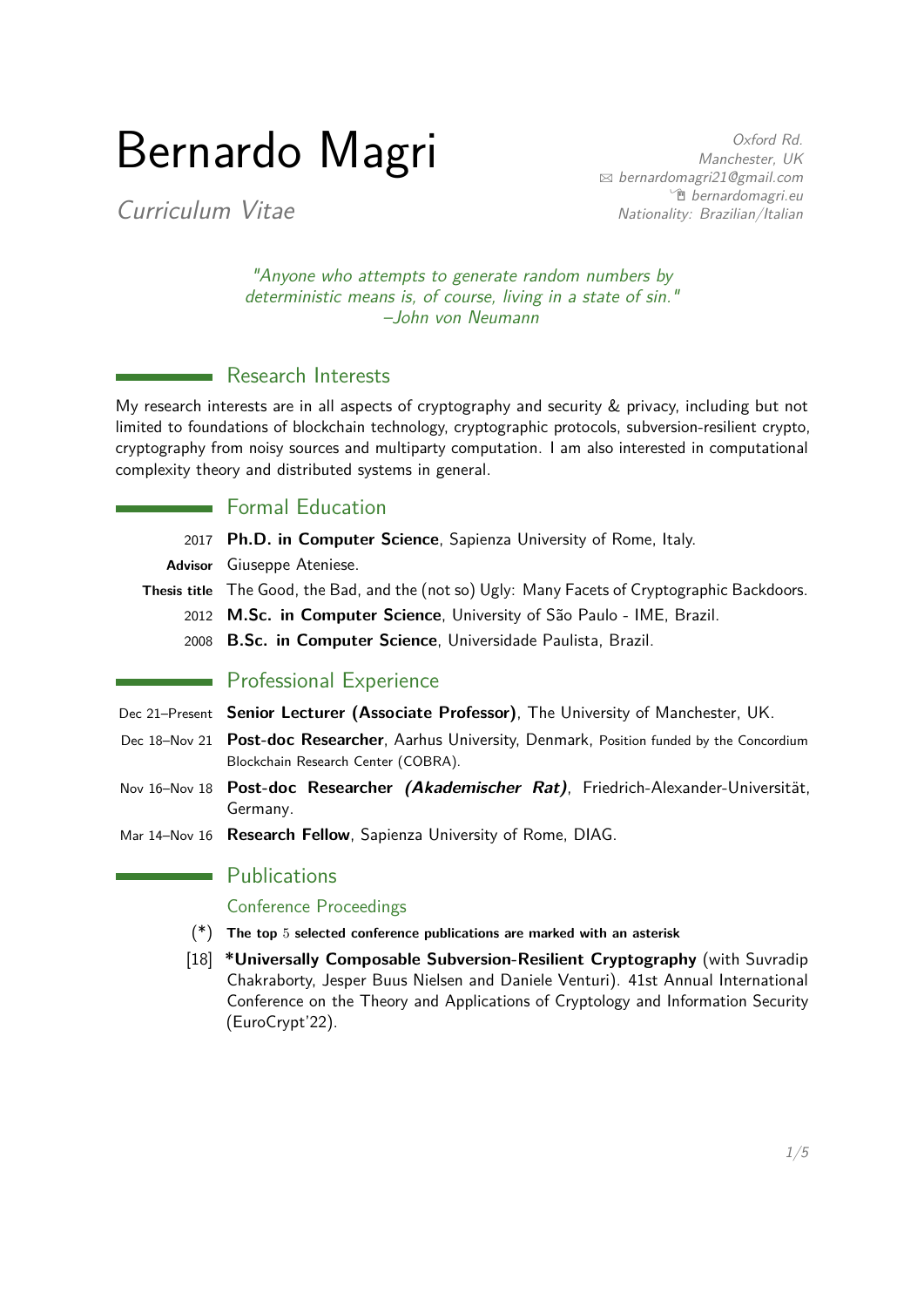- [17] **\*GearBox: Optimal-size Shard Committees by Leveraging the Safety-Liveness Dichotomy** (with Bernardo David, Christian Matt, Jesper Buus Nielsen and Daniel Tschudi). 29th ACM Conference on Computer and Communications Security (CCS'22).
- [16] **Random-index PIR with Applications to Large-Scale Secure MPC** (with Craig Gentry, Shai Halevi, Jesper Buus Nielsen, and Sophia Yakoubov). The Theory of Cryptography Conference (TCC'21).
- [15] **Weight-Based Nakamoto-Style Blockchains** (with Simon Holmgaard Kamp, Christian Matt, Jesper Buus Nielsen, Søren Eller Thomsen and Daniel Tschudi). 7th International Conference on Cryptology and Information Security in Latin America (LatinCrypt 2021).
- [14] **\*YOSO: You Only Speak Once / Secure MPC with Stateless Ephemeral Roles** (with Craig Gentry, Shai Halevi, Hugo Krawczyk, Jesper Buus Nielsen, Tal Rabin and Sophia Yakoubov). 41st Annual International Cryptology Conference (CRYPTO 2021).
- [13] **Broadcast-Optimal Two Round MPC with an Honest Majority** (with Ivan Damgård, Luisa Siniscalchi and Sophia Yakoubov). 41st Annual International Cryptology Conference (CRYPTO 2021).
- [12] **\*Refresh When You Wake Up: Proactive Threshold Wallets with Offline Devices** (with Yashvanth Kondi, Claudio Orlandi and Omer Shlomovits). Proceedings of the 42nd IEEE Symposium on Security and Privacy (IEEE S&P 2021).
- [11] **Reparo A Publicly Verifiable Layer to Repair any Blockchain** (with Sri Aravinda Thyagarajan, Adithya Bhat, Daniel Tschudi and Aniket Kate). The 25th International Conference on Financial Cryptography and Data Security (FC 2021).
- [10] **Afgjort A Partially Synchronous Finality Layer for Blockchains** (with Thomas Dinsdale-Young, Christian Matt, Jesper Buus Nielsen and Daniel Tschudi). The 12th Conference on Security and Cryptography for Networks (SCN 2020).
- [09] **Cryptographic Reverse Firewalls for Interactive Proof Systems** (with Chaya Ganesh and Daniele Venturi). The 47th International Colloquium on Automata, Languages and Programming (ICALP 2020).
- [08] **Minting Mechanism for Proof of Stake Blockchains** (with Dominic Deuber, Nico Döttling, Giulio Malavolta and Sri Aravinda Thyagarajan). Proceedings of the 18th Applied Cryptography and Network Security (ACNS 2020).
- [07] **Public Immunization Against Complete Subversion Without Random Oracles** (with Giuseppe Atenise, Danilo Francati and Daniele Venturi). Proceedings of the 17th Applied Cryptography and Network Security (ACNS 2019).
- [06] **Redactable Blockchain in the Permissionless Setting** (with Dominic Deuber and S. A. Thyagarajan). Proceedings of the 40th IEEE Symposium on Security and Privacy (IEEE S&P 2019).
- [05] **A Family of FDH Signature Schemes Based on the Quadratic Residuosity Assumption** (with Giuseppe Ateniese and Katharina Fech). Proceedings of the 19th International Conference on Cryptology in India (IndoCrypt 2018).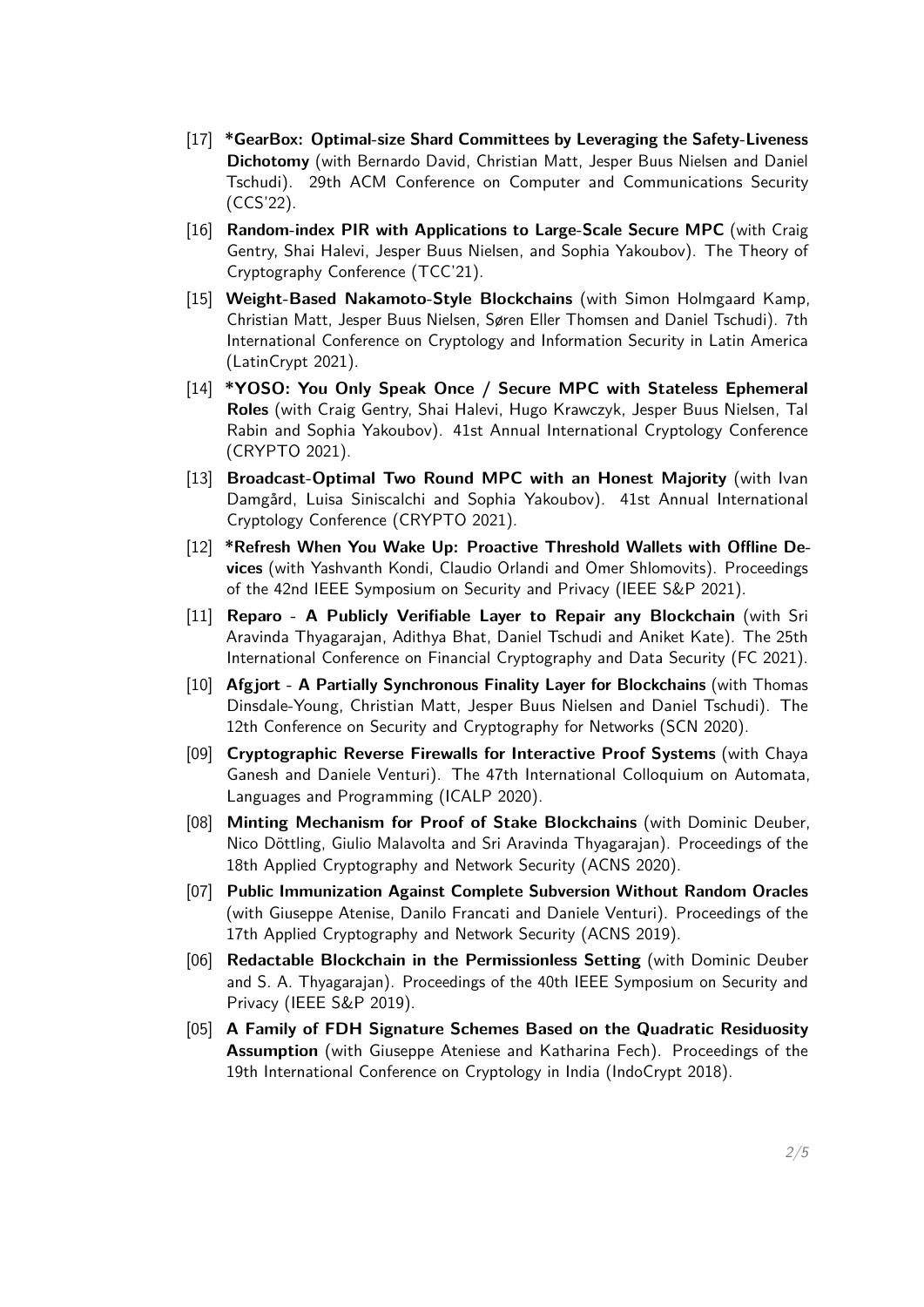- [04] **Secure Outsourcing of Cryptographic Circuits Manufacturing** (with Giuseppe Ateniese, Aggelos Kiayias, Yiannis Tselekounis and Daniele Venturi). Proceedings of the 12th International Conference on Provable Security (ProvSec 2018).
- [03] **\*Redactable Blockchain or Rewriting History in Bitcoin and Friends** (with Giuseppe Ateniese, Daniele Venturi and Ewerton Andrade). Proceedings of the 2nd IEEE Euro S&P Conference (IEEE Euro S&P 2017).
- [02] **Subversion-Resilient Signature Schemes** (with Giuseppe Ateniese and Daniele Venturi). Proceedings of the 22nd ACM Conference on Computer and Communications Security (ACM CCS 2015).
- [01] **Certified Bitcoins** (with Giuseppe Ateniese, Antonio Faonio and Breno de Medeiros). Proceedings of the 12th International Applied Cryptography and Network Security Conference (ACNS 2014).

**Journals** 

- [04] **Everlasting Composable Commitments from Fully Malicious PUFs** (with Giulio Malavolta, Dominique Schröder and Dominique Unruh). Journal of Cryptology, 2022 (to appear)
- [03] **Public Immunization Against Complete Subversion Without Random Oracles** (with Giuseppe Atenise, Danilo Francati and Daniele Venturi). Theoretical Computer Science, Elsevier 2021.
- [02] **Cryptographic Reverse Firewalls for Interactive Proof Systems** (with Chaya Ganesh and Daniele Venturi). Theoretical Computer Science, Elsevier 2021.
- [01] **Subversion-Resilient Signatures: Definitions, Constructions and Applications** (with Giuseppe Ateniese and Daniele Venturi). Theoretical Computer Science, Elsevier 2020.

Manuscripts

[01] **The Discriminating Miner Dilemma: Revisiting Liveness Guarantees under Content Preferences** (with Fredrik Kamphuis and Sebastian Faust).

**Patents Granted** 

- 2019 **Wrapped-Up Blockchain** US Patent No. 10356066
- 2019 **Hybrid Blockchain** US Patent No. 9959065, 10305875
- 2019 **Distributed Key Secret for Rewritable Blockchain** US Patent No. 9774578, 10110576
- 2018 **Rewritable Blockchain** US Patent No. 9967088, 9967096, 10243938, 10348707
- 2018 **Multiple-Link Blockchain** US Patent No. 9785369

#### Professional Activities

Program Crypto'22, ACNS '22, ICSP ('20, '21), SECURWARE ('20, '21), ProvSec ('18, '19), Committee SICHERHEIT ('18, '19)

Journal Design Codes and Cryptography, ETRI Journal, Theoretical Computer Science,

Reviewer IEEE Transactions on Dependable and Secure Computing, IEEE Transactions on Information Forensics and Security.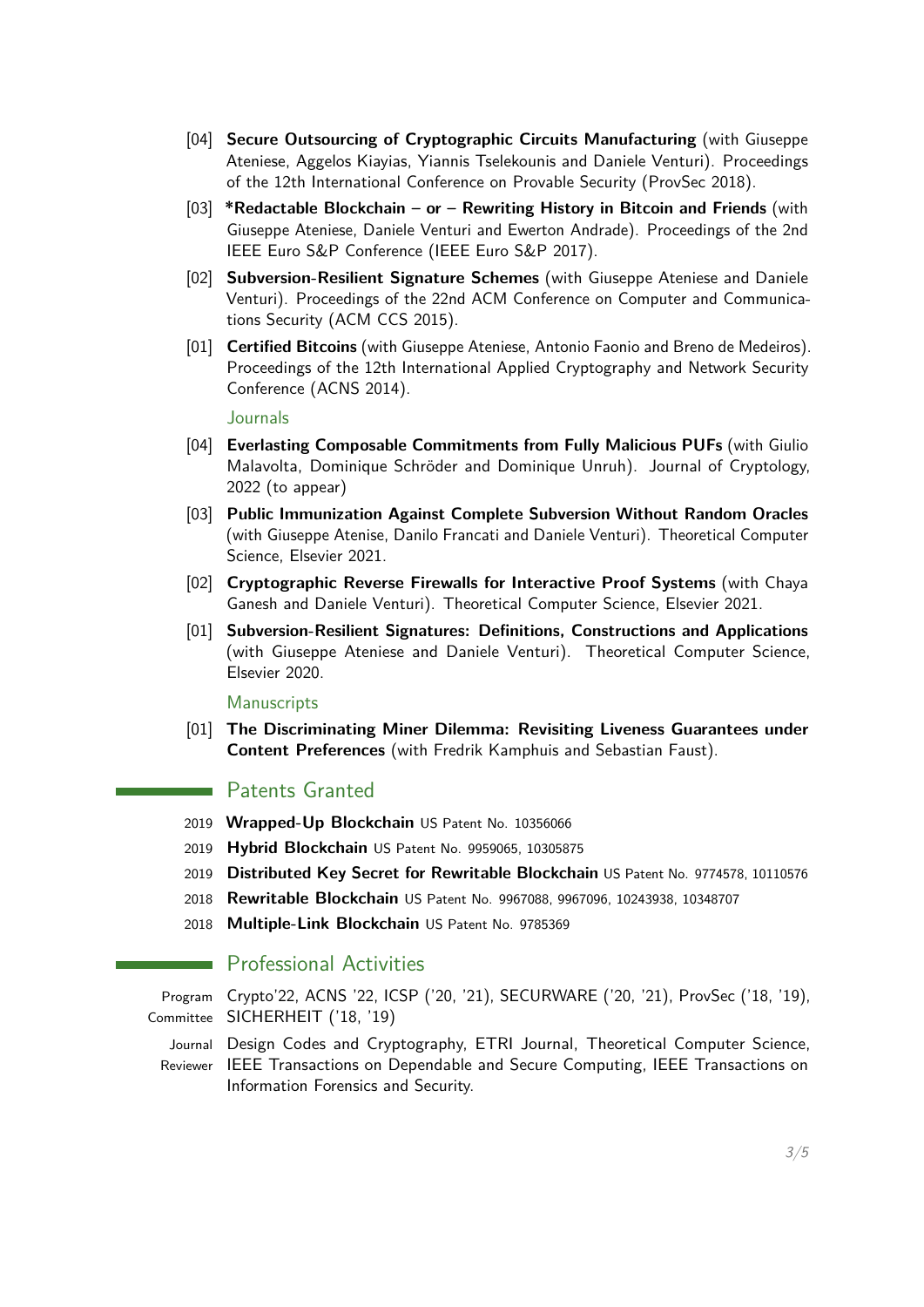Conf. External TCC ('21), ICDCS ('21), STOC ('20), CRYPTO ('19,'20), PODC ('20), CCS ('15, Reviewer '21), EuroCrypt ('16, '20), PKC ('16, '17, '18, '20), ESORICS ('16), AsiaCrypt ('16, '20), NDSS ('20), IWSec ('17), SacMat ('17), USENIX ('17), AsiaCCS ('17).

#### Teaching Experience

- Apr 22–May 22 Lecturer for the undergraduate course "Algorithms and Data Structures", The University of Manchester, UK
- Mar 18–Apr 18 Lecturer for the intensive course "Cryptocurrencies", Friedrich-Alexander-Universität, Germany
- Nov 17-Apr 18 Teaching Assistant for the course "Cryptocurrencies", taught by Prof. Dominique Schröder, Friedrich-Alexander-Universität, Germany
- Apr 17-Apr 17 Teaching Assistant for the intensive course "Cryptocurrencies", taught by Prof. Dominique Schröder, Friedrich-Alexander-Universität, Germany
- Nov 16-Mar 17 Teaching Assistant for the course "Algorithmic Cryptography", taught by Prof. Dominique Schröder, Friedrich-Alexander-Universität, Germany

#### Grants

- Feb 17 **COST Mission grant** to visit Prof. Dr. Daniele Venturi and his group for 7 days at Sapienza University of Rome, Italy.
- Nov 16 **COST School grant** to attend COST-IACR School on Randomness in Cryptography, Barcelona, Spain.
- May 16 **IACR grant** to attend the 2016 Eurocrypt conference, Vienna, Austria.
- Oct 15 **ACM grant** to speak at the ACM CCS 2015 conference, Denver, USA.
- Jun 14 **ACNS grant** to attend the ACNS 2014 conference, Lausanne, Switzerland.

#### ■ Honors & Awards

- Jun 16 **Best paper award in the computer science department**, for the paper "Subversion-Resilient Signature Schemes". Sapienza University of Rome, Italy.
- Nov 12 **Best master's dissertation award at CTDSeg**, Sociedade Brasileira de Computação, Curitiba, Brazil.

#### Recent Participation in (physical) Events

- May 19 TPBC 2019. Aarhus, Denmark.
- May 19 Eurocrypt 2019. Darmstadt, Germany
- May 18 TPMPC 2018. Aarhus, Denmark.
- May 17 Eurocrypt 2017. Paris, France.

#### Languages

#### Portuguese Mothertongue

English Fluent

Italian Intermediate